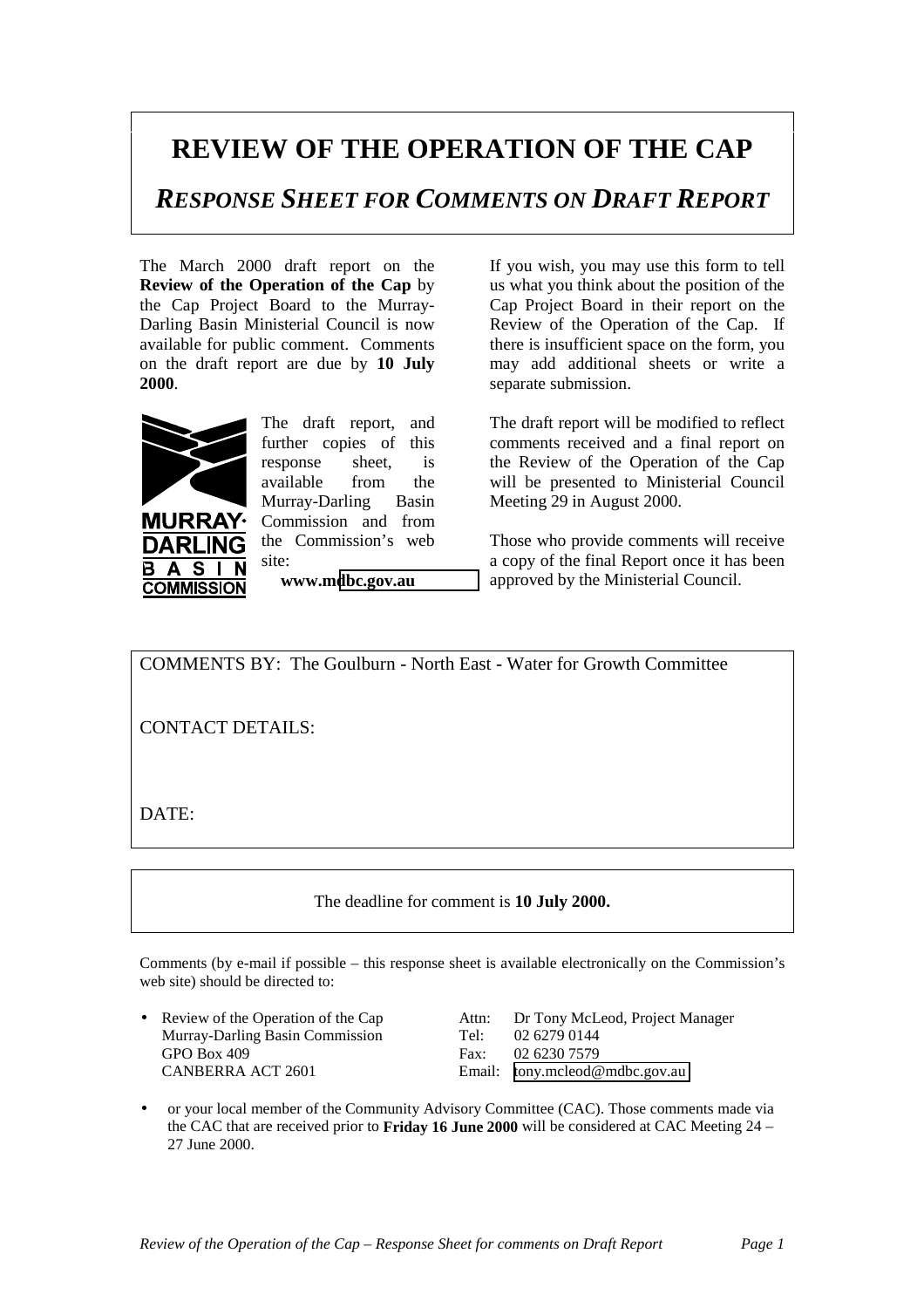|                                            | Cap Project Board Position                                           | Comment                                                                             |
|--------------------------------------------|----------------------------------------------------------------------|-------------------------------------------------------------------------------------|
|                                            | The Project Board has                                                | The Goulburn - North East - Water for Growth Committee                              |
|                                            | concluded that the Cap has been                                      | endorses the Cap Project Board position. Not only would                             |
|                                            | an essential first step in                                           | there have been significant risk to the environment, there                          |
|                                            | providing for the environmental                                      | would have been significant risk to users as security of<br>supply was put at risk. |
|                                            | sustainability of the river system<br>of the Basin. Without the Cap, |                                                                                     |
|                                            | there would have been a                                              |                                                                                     |
|                                            | significantly increased risk that                                    |                                                                                     |
|                                            | the environmental degradation                                        |                                                                                     |
|                                            | of the river system of the                                           |                                                                                     |
|                                            | Murray-Darling Basin would<br>have been worse.                       |                                                                                     |
|                                            |                                                                      |                                                                                     |
|                                            |                                                                      |                                                                                     |
|                                            |                                                                      |                                                                                     |
|                                            |                                                                      |                                                                                     |
|                                            |                                                                      |                                                                                     |
|                                            |                                                                      |                                                                                     |
|                                            |                                                                      |                                                                                     |
|                                            |                                                                      |                                                                                     |
|                                            |                                                                      |                                                                                     |
| <b>Ecological Sustainability of Rivers</b> |                                                                      |                                                                                     |
|                                            | However, the Project Board has                                       | The Goulburn - North East - Water for Growth Committee                              |
|                                            | concluded that there is<br>no                                        | endorses the Cap Project Board position.                                            |
|                                            | certainty that the Cap<br>on<br>diversions at its current level      |                                                                                     |
|                                            | represents a sustainable level of                                    |                                                                                     |
|                                            | diversions – the level at which it                                   |                                                                                     |
|                                            | is set being that which existed at                                   |                                                                                     |
|                                            | the time when it was decided to                                      |                                                                                     |
|                                            | introduce a Cap. Further, the<br>Project Board recommends that       |                                                                                     |
|                                            | as better information informs                                        |                                                                                     |
|                                            | our management of the Basin's                                        |                                                                                     |
|                                            | resources, the level at which the                                    |                                                                                     |
|                                            | Cap is set should continue to be                                     |                                                                                     |
|                                            | refined to reflect our increased                                     |                                                                                     |
|                                            | understanding. It is likely that                                     |                                                                                     |
|                                            | such refinements may lead to<br>the lowering of the level of the     |                                                                                     |
|                                            | Cap in some valleys. Indeed,                                         |                                                                                     |
|                                            | some jurisdictions have already                                      |                                                                                     |
|                                            | increased<br>environment's<br>the                                    |                                                                                     |
|                                            | share, via access restrictions in                                    |                                                                                     |
|                                            | addition to that required by the                                     |                                                                                     |
|                                            | Cap, as part of their longer-term<br>direction of improved water     |                                                                                     |
|                                            | management.                                                          |                                                                                     |
|                                            |                                                                      |                                                                                     |
|                                            |                                                                      |                                                                                     |
|                                            |                                                                      |                                                                                     |
|                                            |                                                                      |                                                                                     |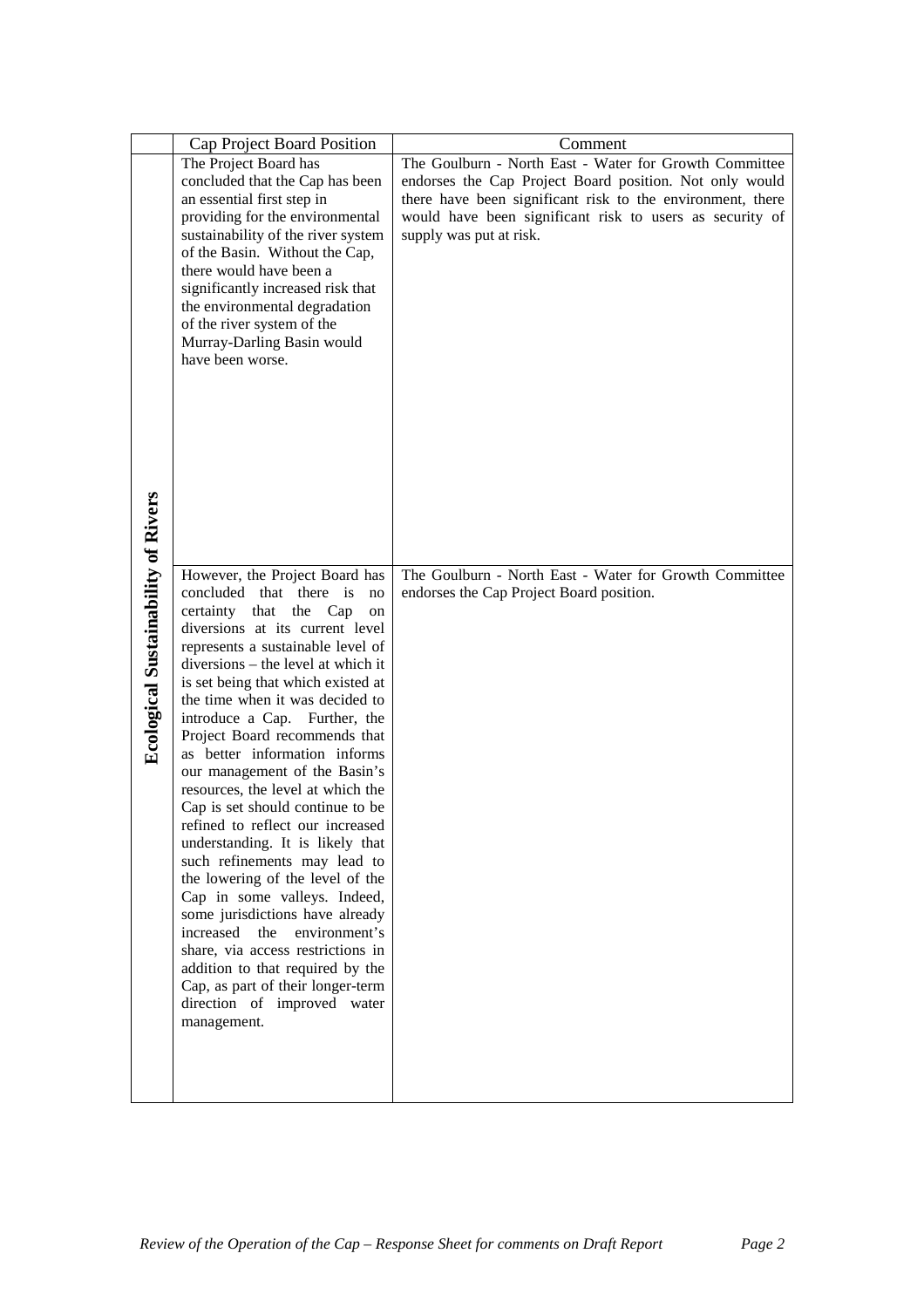|                                    | Cap Project Board Position                                                                                                                                                                                                                                                                                                                                                                                                              | Comment                                                                                                                                                                                                                                                                                                                                                                                               |
|------------------------------------|-----------------------------------------------------------------------------------------------------------------------------------------------------------------------------------------------------------------------------------------------------------------------------------------------------------------------------------------------------------------------------------------------------------------------------------------|-------------------------------------------------------------------------------------------------------------------------------------------------------------------------------------------------------------------------------------------------------------------------------------------------------------------------------------------------------------------------------------------------------|
| <b>Economic and Social Impacts</b> | The Project Board considers<br>that there is compelling<br>evidence that the Cap has<br>already delivered significant<br>economic and social benefits to<br>the Basin community and that<br>the net benefit will increase over<br>time.                                                                                                                                                                                                 | The Goulburn - North East - Water for Growth Committee<br>endorses the Cap Project Board position - the Goulburn -<br>North East - Water for Growth Committee believes the Cap<br>has provided increased security for the environment and<br>existing users.                                                                                                                                          |
|                                    | The results of research<br>conducted for the Review make<br>it clear that, in the absence of<br>the Cap, the erosion of security<br>of supply for irrigators and other<br>users would have been<br>significant. These analyses<br>were performed on several<br>systems across the Basin<br>reflecting diverse agricultural<br>practices and climatic<br>conditions.                                                                     | The Goulburn - North East - Water for Growth Committee<br>endorses the Cap Project Board position - as detailed above,<br>the Goulburn - North East - Water for Growth Committee<br>believes the Cap has provided increased security for the<br>environment and existing users.                                                                                                                       |
|                                    | Through guaranteeing security<br>of water supply at the valley<br>level, the Project Board views<br>the Cap as having provided a<br>more certain climate for long-<br>term investment and<br>development, particularly in<br>high value agriculture and value<br>adding processing, as well as<br>providing benefits to the<br>environment.                                                                                             | The Goulburn - North East - Water for Growth Committee<br>endorses the Cap Project Board position - the Goulburn -<br>North East - Water for Growth Committee believes an<br>essential component of ensuring security of supply at the<br>valley level is to adequately scope and apportion the<br>resource. Streamflow Management Plans are essential if this<br>is to be satisfactorily undertaken. |
|                                    | The Project Board considers<br>that the Cap has provided a<br>mechanism for restraining, in an<br>orderly fashion, growth in<br>diversions while enabling<br>economic development to<br>proceed.                                                                                                                                                                                                                                        | The Goulburn - North East - Water for Growth Committee<br>endorses the Cap Project Board position.                                                                                                                                                                                                                                                                                                    |
|                                    | The Project Board recognises<br>that this strong positive<br>conclusion will not be the<br>perception of every stakeholder<br>in the Basin. However, the<br>Project Board concludes that the<br>overall benefit of the Cap,<br>especially from ensuring<br>security of supply at a valley<br>level and providing an<br>environment within which water<br>trading and related reforms<br>could be developed, has been a<br>positive one. | The Goulburn - North East - Water for Growth Committee<br>endorses the Cap Project Board position, especially those<br>elements relating to security of supply and trading. These are<br>critical components that must exist if development is to be<br>sustained.                                                                                                                                    |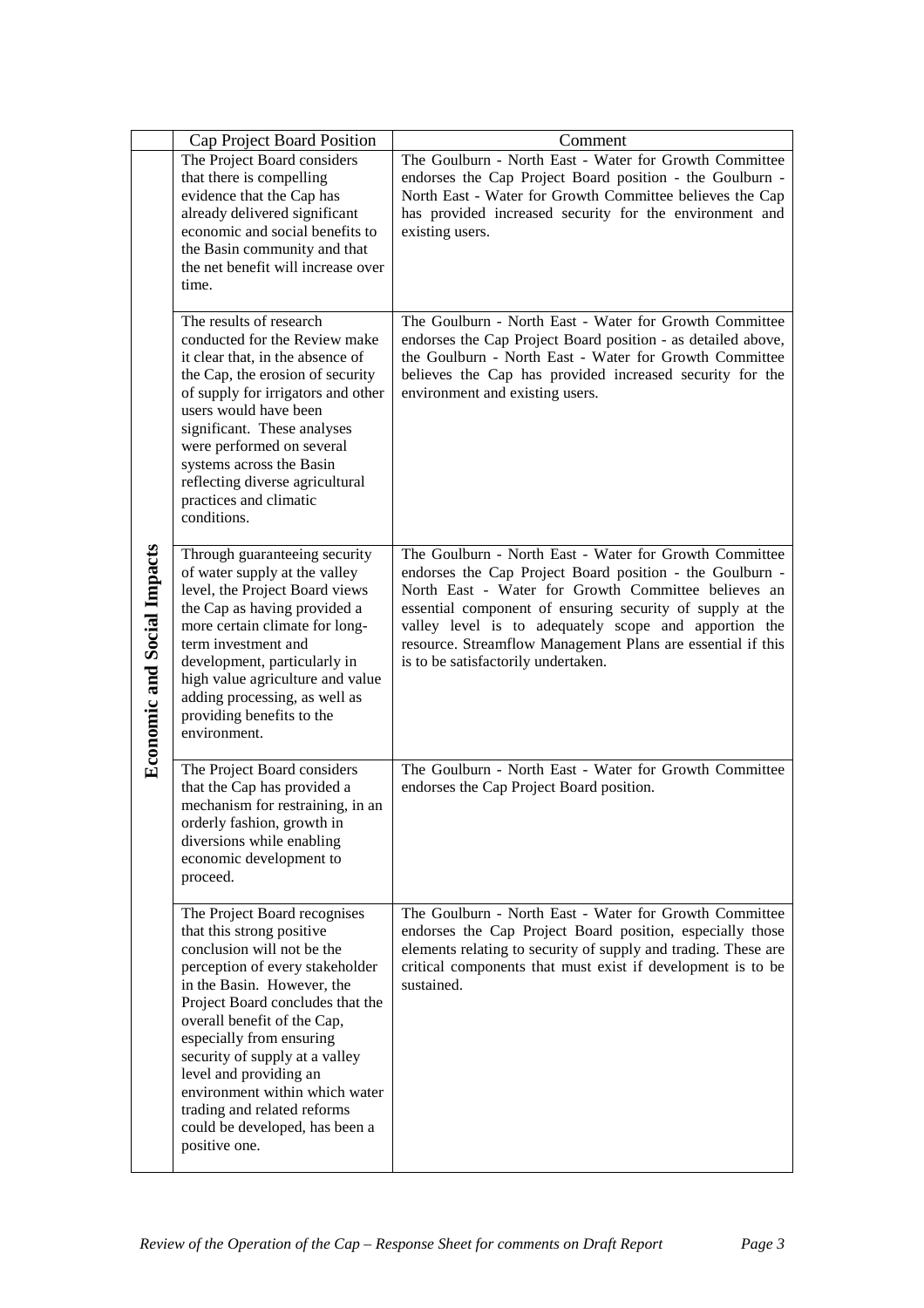|        | Cap Project Board Position                                  | Comment                                                   |
|--------|-------------------------------------------------------------|-----------------------------------------------------------|
|        | The Project Board identified                                | The Goulburn - North East - Water for Growth Committee    |
|        | several equity issues (notably                              | endorses the Cap Project Board position and urges a total |
|        | Cap arrangements for                                        | catchment and basin wide approach be taken to overland    |
|        | Queensland and the ACT) of                                  | flows in order to eliminate risk to the environment.      |
|        | longstanding duration that                                  |                                                           |
|        | require urgent resolution. In                               |                                                           |
|        | addition there are several more                             |                                                           |
|        | recently identified equity issues                           |                                                           |
|        | (floodplain and overland flows                              |                                                           |
|        | and diversions, farm dams and                               |                                                           |
|        | tree plantations) also requiring                            |                                                           |
|        | attention. The effective                                    |                                                           |
|        | management of these issues will                             |                                                           |
|        | necessitate a total catchment                               |                                                           |
|        | management approach to water                                |                                                           |
|        | management that embraces both                               |                                                           |
|        | surface and groundwater                                     |                                                           |
|        | resources.                                                  |                                                           |
|        |                                                             |                                                           |
|        | The Project Board focused on                                | The Goulburn - North East - Water for Growth Committee    |
|        | equity issues arising from the                              | endorses the Cap Project Board position and promotes the  |
|        | implementation of the Cap                                   | development of community based Streamflow Management      |
|        | between jurisdictions and                                   | Plans, as a means of addressing the issues raised by the  |
|        | between river valleys within                                | Board.                                                    |
| Equity | States. In several cases, the                               |                                                           |
|        | submissions received by the                                 |                                                           |
|        | Review of the Operation of the                              |                                                           |
|        | Cap raised equity issues that are                           |                                                           |
|        | about the details of                                        |                                                           |
|        | implementation within valleys                               |                                                           |
|        | which are outside the                                       |                                                           |
|        | jurisdiction of the Murray-                                 |                                                           |
|        | Darling Basin Commission and                                |                                                           |
|        | Ministerial Council processes.                              |                                                           |
|        | The vast majority of such issues                            |                                                           |
|        | related to the recognition of                               |                                                           |
|        | licensed entitlement versus                                 |                                                           |
|        | history of use, specifically in                             |                                                           |
|        | New South Wales (the                                        |                                                           |
|        | "sleeper/dozer" issue). Such                                |                                                           |
|        | issues need to be dealt with by                             |                                                           |
|        | the particular jurisdiction<br>concerned. In order that all |                                                           |
|        | submissions receive appropriate                             |                                                           |
|        | attention, these submissions and                            |                                                           |
|        | that of the CAC have been                                   |                                                           |
|        | referred to the appropriate                                 |                                                           |
|        | Government for consideration                                |                                                           |
|        |                                                             |                                                           |
|        | and reply.                                                  |                                                           |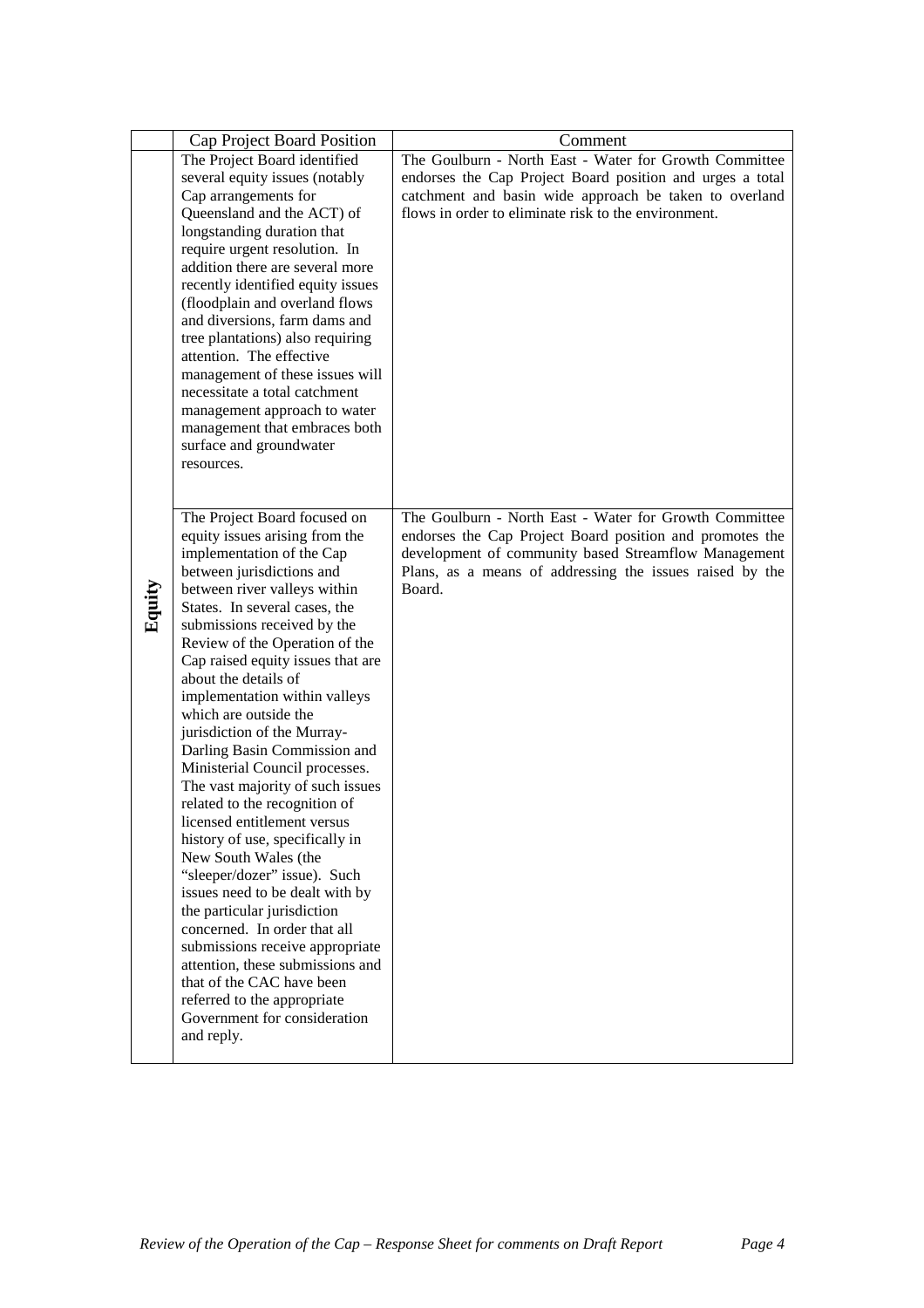|                                      | Cap Project Board Position                                                                                                                                                                                                                                                                                                                                                                                                                                                                                                                    | Comment                                                                                                                                                                     |
|--------------------------------------|-----------------------------------------------------------------------------------------------------------------------------------------------------------------------------------------------------------------------------------------------------------------------------------------------------------------------------------------------------------------------------------------------------------------------------------------------------------------------------------------------------------------------------------------------|-----------------------------------------------------------------------------------------------------------------------------------------------------------------------------|
| <b>Implementation and Compliance</b> | The work of the Independent<br>Audit Group (IAG) on the<br>ongoing implementation of the<br>Cap and compliance of actual<br>diversions with Cap target<br>diversions has provided a clear<br>direction for the finalisation of<br>the implementation phase of the<br>Cap. The Project Board<br>generally supports the IAG<br>recommendations.                                                                                                                                                                                                 | The Goulburn - North East - Water for Growth Committee<br>endorses the Cap Project Board position.                                                                          |
|                                      | Significantly, effective<br>compliance tools (computer<br>simulation models used to<br>determine Cap target diversions)<br>have not yet been developed and<br>the Project Board recommends<br>that a high priority be given to<br>the finalisation of these models.                                                                                                                                                                                                                                                                           | The Goulburn - North East - Water for Growth Committee<br>strongly endorses the Cap Project Board position and<br>believes that the models should be finalised immediately. |
|                                      | The Review has found that<br>Victoria and South Australia<br>have complied with the Cap,<br>while Queensland and ACT are<br>yet to complete the<br>establishment of their respective<br>Caps. Nevertheless, it is<br>apparent that in Queensland<br>there has been significant<br>growth in storage which will<br>impact on the water available<br>for alternative consumptive and<br>environmental uses. In New<br>South Wales, the Cap has been<br>breached in the Barwon-Darling<br>system, with other valleys being<br>within Cap limits. | The Goulburn - North East - Water for Growth Committee<br>believes that those States not complying with the Cap should<br>be penalised and the overruns paid back.          |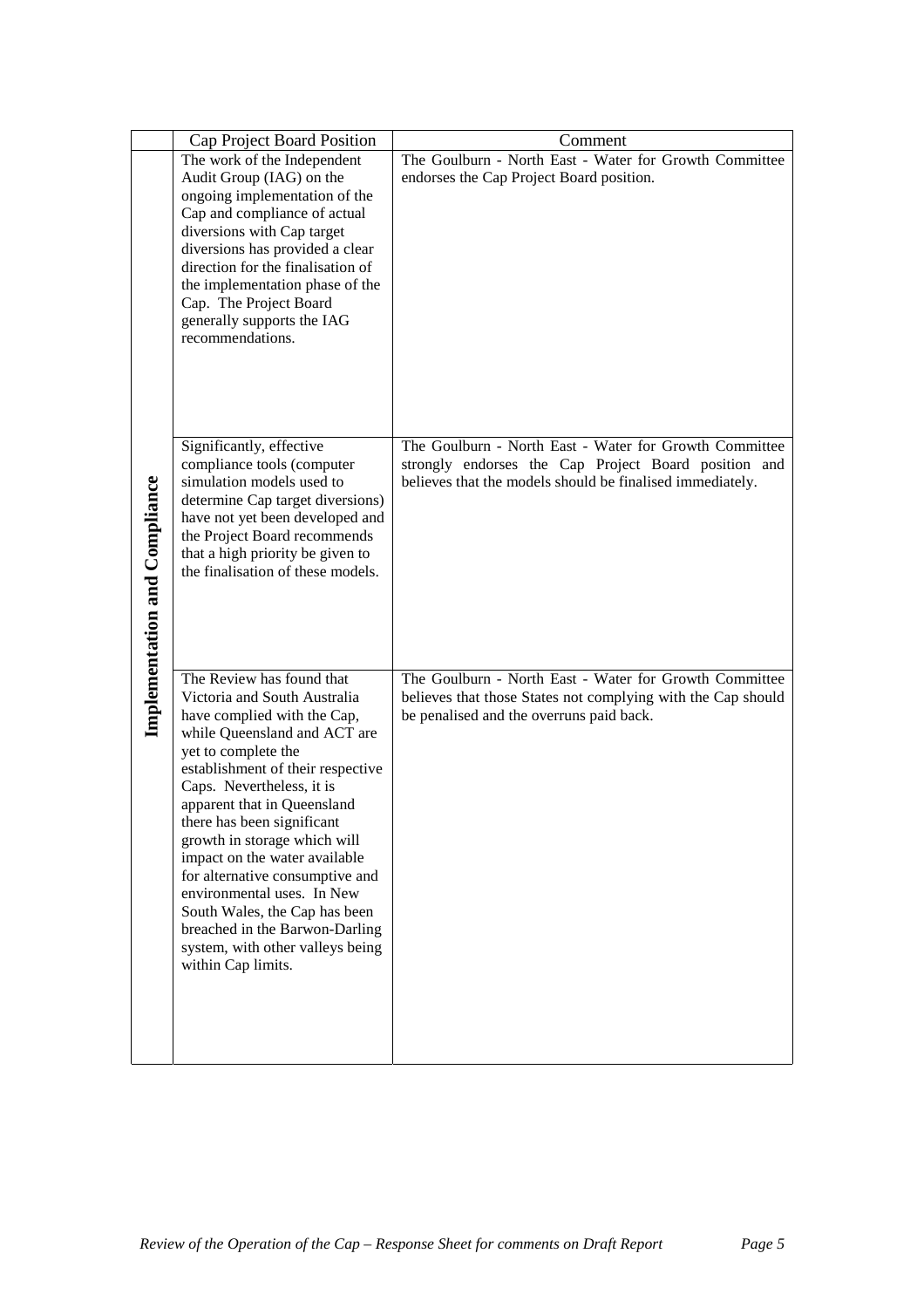|                                  | Cap Project Board Position                                                                         | Comment                                                                                                                                                                                                                                                                                                                                                                                                                                                                                                  |
|----------------------------------|----------------------------------------------------------------------------------------------------|----------------------------------------------------------------------------------------------------------------------------------------------------------------------------------------------------------------------------------------------------------------------------------------------------------------------------------------------------------------------------------------------------------------------------------------------------------------------------------------------------------|
|                                  | The most important challenge in                                                                    | The Goulburn - North East - Water for Growth Committee                                                                                                                                                                                                                                                                                                                                                                                                                                                   |
|                                  | Cap implementation is to                                                                           | endorses the Cap Project Board position.                                                                                                                                                                                                                                                                                                                                                                                                                                                                 |
|                                  | finalise the arrangements under                                                                    |                                                                                                                                                                                                                                                                                                                                                                                                                                                                                                          |
|                                  | "Schedule $F - Cap$ on                                                                             |                                                                                                                                                                                                                                                                                                                                                                                                                                                                                                          |
|                                  | Diversions" to the Murray-                                                                         |                                                                                                                                                                                                                                                                                                                                                                                                                                                                                                          |
|                                  | Darling Basin Agreement. This                                                                      |                                                                                                                                                                                                                                                                                                                                                                                                                                                                                                          |
|                                  | schedule is the primary tool for                                                                   |                                                                                                                                                                                                                                                                                                                                                                                                                                                                                                          |
|                                  | defining Cap arrangements                                                                          |                                                                                                                                                                                                                                                                                                                                                                                                                                                                                                          |
|                                  | especially those concerned with                                                                    |                                                                                                                                                                                                                                                                                                                                                                                                                                                                                                          |
|                                  | assessing compliance and its                                                                       |                                                                                                                                                                                                                                                                                                                                                                                                                                                                                                          |
|                                  | consequences.                                                                                      |                                                                                                                                                                                                                                                                                                                                                                                                                                                                                                          |
|                                  |                                                                                                    |                                                                                                                                                                                                                                                                                                                                                                                                                                                                                                          |
| Schedule F to the Murray-Darling |                                                                                                    |                                                                                                                                                                                                                                                                                                                                                                                                                                                                                                          |
|                                  |                                                                                                    |                                                                                                                                                                                                                                                                                                                                                                                                                                                                                                          |
|                                  |                                                                                                    |                                                                                                                                                                                                                                                                                                                                                                                                                                                                                                          |
|                                  | With the intent of improving the                                                                   |                                                                                                                                                                                                                                                                                                                                                                                                                                                                                                          |
|                                  | operation of the Cap through the                                                                   |                                                                                                                                                                                                                                                                                                                                                                                                                                                                                                          |
|                                  | development of fair and                                                                            |                                                                                                                                                                                                                                                                                                                                                                                                                                                                                                          |
|                                  | meaningful compliance                                                                              |                                                                                                                                                                                                                                                                                                                                                                                                                                                                                                          |
|                                  | arrangements, the Project Board                                                                    |                                                                                                                                                                                                                                                                                                                                                                                                                                                                                                          |
|                                  | invites comments on the                                                                            |                                                                                                                                                                                                                                                                                                                                                                                                                                                                                                          |
|                                  | following modifications to                                                                         |                                                                                                                                                                                                                                                                                                                                                                                                                                                                                                          |
|                                  | Schedule F which have been                                                                         |                                                                                                                                                                                                                                                                                                                                                                                                                                                                                                          |
|                                  | recommended by the IAG:                                                                            |                                                                                                                                                                                                                                                                                                                                                                                                                                                                                                          |
|                                  | Removal of references to<br>$\bullet$<br>end-of-valley flows as a<br>method for Cap<br>compliance. | The Goulburn - North East - Water for Growth Committee<br>endorses the Cap Project Board position. The Goulburn -<br>North East - Water for Growth Committee believes a total<br>catchment management approach should be<br>applied                                                                                                                                                                                                                                                                      |
|                                  |                                                                                                    | embracing all participants - the Rural Water Authorities,<br>Catchment<br>Management<br>Authorities<br>relevant<br>and<br>Government Departments.                                                                                                                                                                                                                                                                                                                                                        |
|                                  |                                                                                                    | One specific issue impacting on the above relates to Farm<br>Dams. In certain valleys, the size and density of farm dams                                                                                                                                                                                                                                                                                                                                                                                 |
|                                  |                                                                                                    | may be such that some special approval arrangements may<br>be required, for example, where rural sub-divisions occur and<br>a number of small properties are formed. If each small<br>property has a farm dam, in some cases the resource may be<br>stressed. The most effective management tool to control this<br>situation is to utilise base data from the Streamflow<br>Management Planning process as a basis for approval.                                                                        |
|                                  |                                                                                                    | Another issue to be considered is a total catchment approach<br>to crops/plantations. Whilst maintaining the right of a<br>landowner to utilise their land for whatever pursuit they may<br>wish, there is a requirement to maintain an equitable balance.<br>It was noted by the Goulburn - North East - Water for<br>Growth Committee that large plantations should, within the<br>limits of imposing equitable demands on owners, be<br>optimised for salinity benefits whilst minimising water loss. |
|                                  |                                                                                                    |                                                                                                                                                                                                                                                                                                                                                                                                                                                                                                          |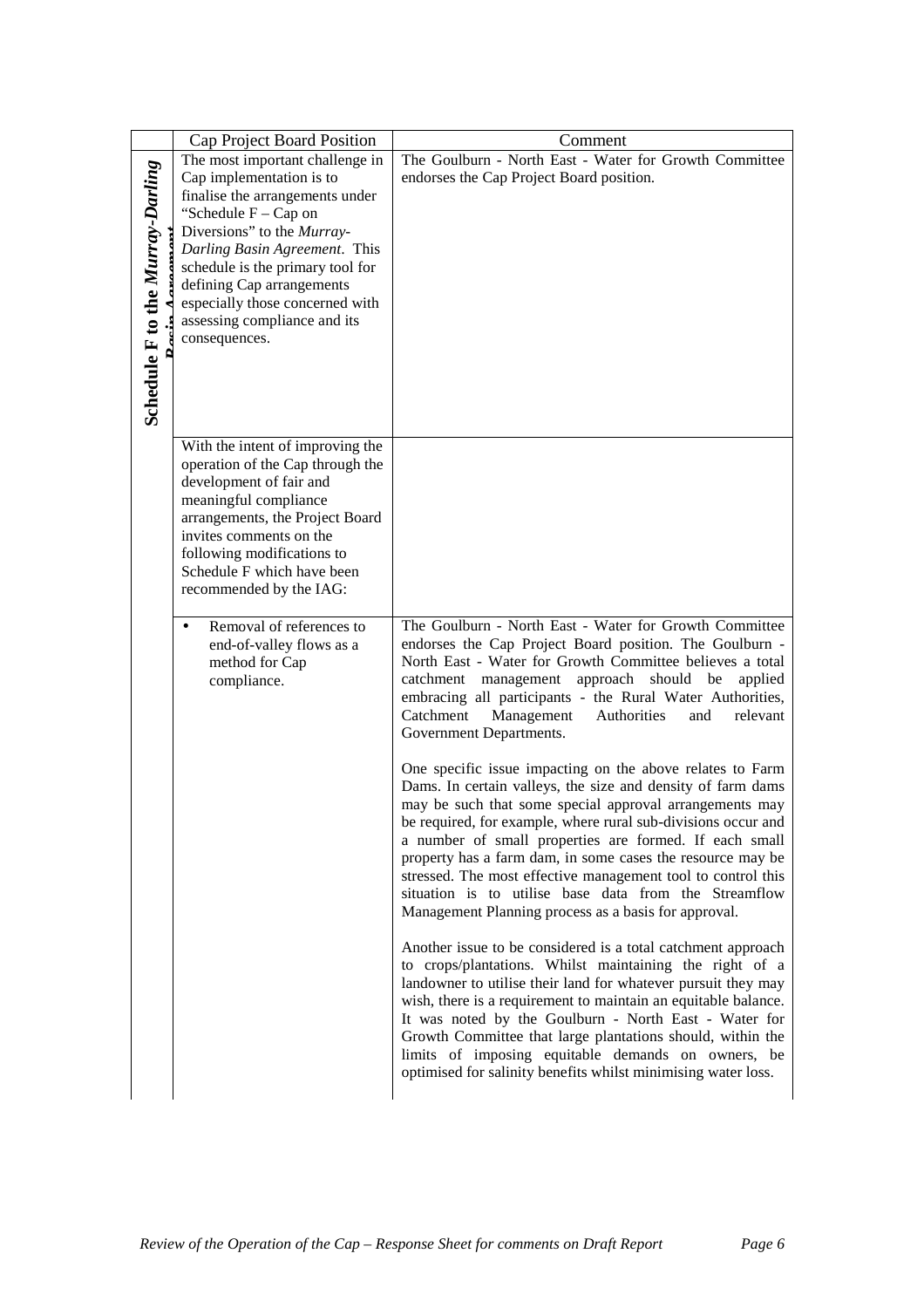| Arrangements for remedial<br>actions in the case of Cap<br>exceedence. The<br>recommendation of the<br><b>IAG</b> is that States be<br>required "to ensure that<br><i>cumulative diversions are</i><br>brought back into balance<br>with the cap". | As detailed above, the Goulburn - North East - Water for<br>Growth Committee strongly believes that those States not<br>complying with the Cap should be penalised and the<br>overruns paid back.                                                                                                                                                                       |
|----------------------------------------------------------------------------------------------------------------------------------------------------------------------------------------------------------------------------------------------------|-------------------------------------------------------------------------------------------------------------------------------------------------------------------------------------------------------------------------------------------------------------------------------------------------------------------------------------------------------------------------|
| re-setting the<br>commencement date for<br>accounting for diversions<br>under the Cap to start with<br>the $2000/01$ water year.                                                                                                                   | The Goulburn - North East - Water for Growth Committee<br>believes that a June 2001 commencement date is not<br>achievable as there is significant work still to be undertaken.<br>Resources do not appear to have been allocated to ensure the<br>necessary outcomes are achieved before that date. The Cap<br>adjustments with respect to Lake Mokoan are an example. |